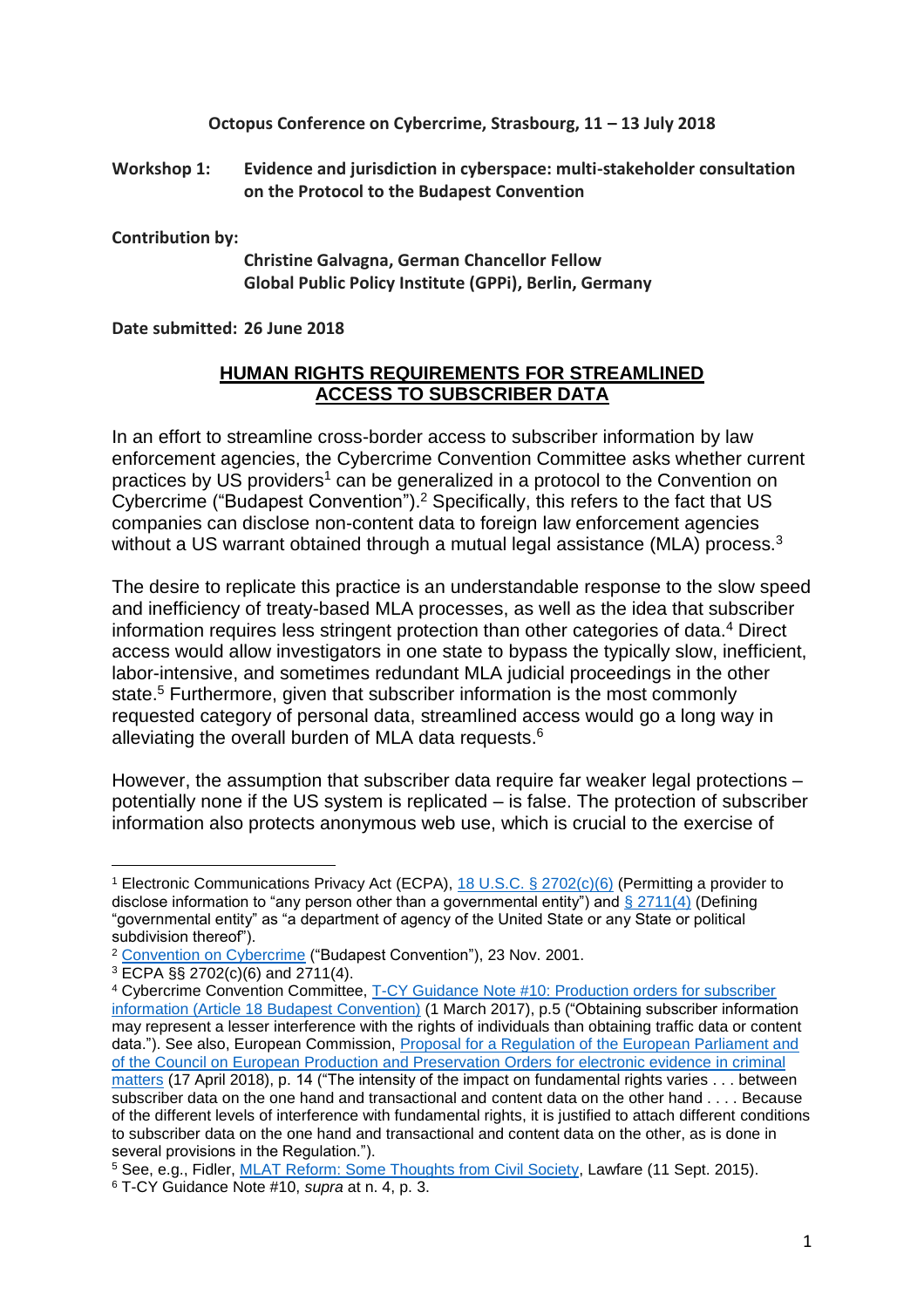human rights in the digital age. Therefore, the committee must not simply strip away legal safeguards for the sake of efficiency, but rather replace them with different but equally stringent protections.

This submission highlights the human rights implications and requirements of crossborder access to subscriber data by law enforcement agencies.

# **What is subscriber information, and what does it reveal?**

# **What is subscriber information?**

As defined by the Cybercrime Convention, subscriber information is computer data other than traffic data and content that can establish a user's identity or address.<sup>7</sup> It includes basic information such as a user's name, gender, telephone number, postal or geographic address, and payment information.<sup>8</sup> It also includes access numbers, such as a user's IP address, telephone number, website address, domain name, or email address, as well as the type of communication service used and the period of time during which it was used.<sup>9</sup>

# **Why do investigators need it?**

Subscriber information typically provides leads to investigators. Most commonly, investigators either query a person's name to determine which services or technical provisions the person uses, or they begin with an IP address or other technical address and identify the individual using it.<sup>10</sup>

#### **What else does it reveal?**

Indirectly, subscriber information reveals much about a user. Normally, when a user visits a website, watches or uploads a YouTube video, downloads a file, or purchases something online, a record of the interaction with the user's IP address is generated. <sup>11</sup> IP addresses, email addresses, and other subscriber data also generate a history of one's geographical locations. <sup>12</sup> This information can in turn reveal a person's associations, travel history, and much else.<sup>13</sup>

l <sup>7</sup> Cybercrime Convention Committee, [Explanatory Report to the Convention on Cybercrime](https://rm.coe.int/16800cce5b) (23 Nov. 2001), para. 180; Cybercrime Convention Committee, [T-CY Guidance Note #8: Obtaining subscriber](https://rm.coe.int/16802e7130)  [information for an IP address used in a specific communication within a criminal investigation](https://rm.coe.int/16802e7130) (12 Nov. 2013), pp. 4–5; Budapest Convention, Article 18.

<sup>&</sup>lt;sup>8</sup> Id. A target can be either an account holder or a person entitled to use the account. Explanatory Report, *supra* at n. 7, para. 177.

<sup>9</sup> Explanatory Report, *supra* at n. 7, para. 177.

<sup>&</sup>lt;sup>10</sup> Id. para. 178. Technical provisions are "all measures taken to enable a subscriber to enjoy the communication service offered. Such provisions include the reservation of a technical number or address (telephone number, web site address or domain name, e-mail address, etc.), as well as the provision and registration of communication equipment used by the subscriber, such as telephone devices, call centers or LANs (local area networks)." Id. para. 179.

<sup>11</sup> Parsons and Israel, [Canada's National Security Consultation](https://citizenlab.ca/2016/10/digital-anonymity-subscriber-identification-revisited-yet-again/) (5 Oct. 2016).

 $12$  Id.

 $13$   $\text{Id}$ .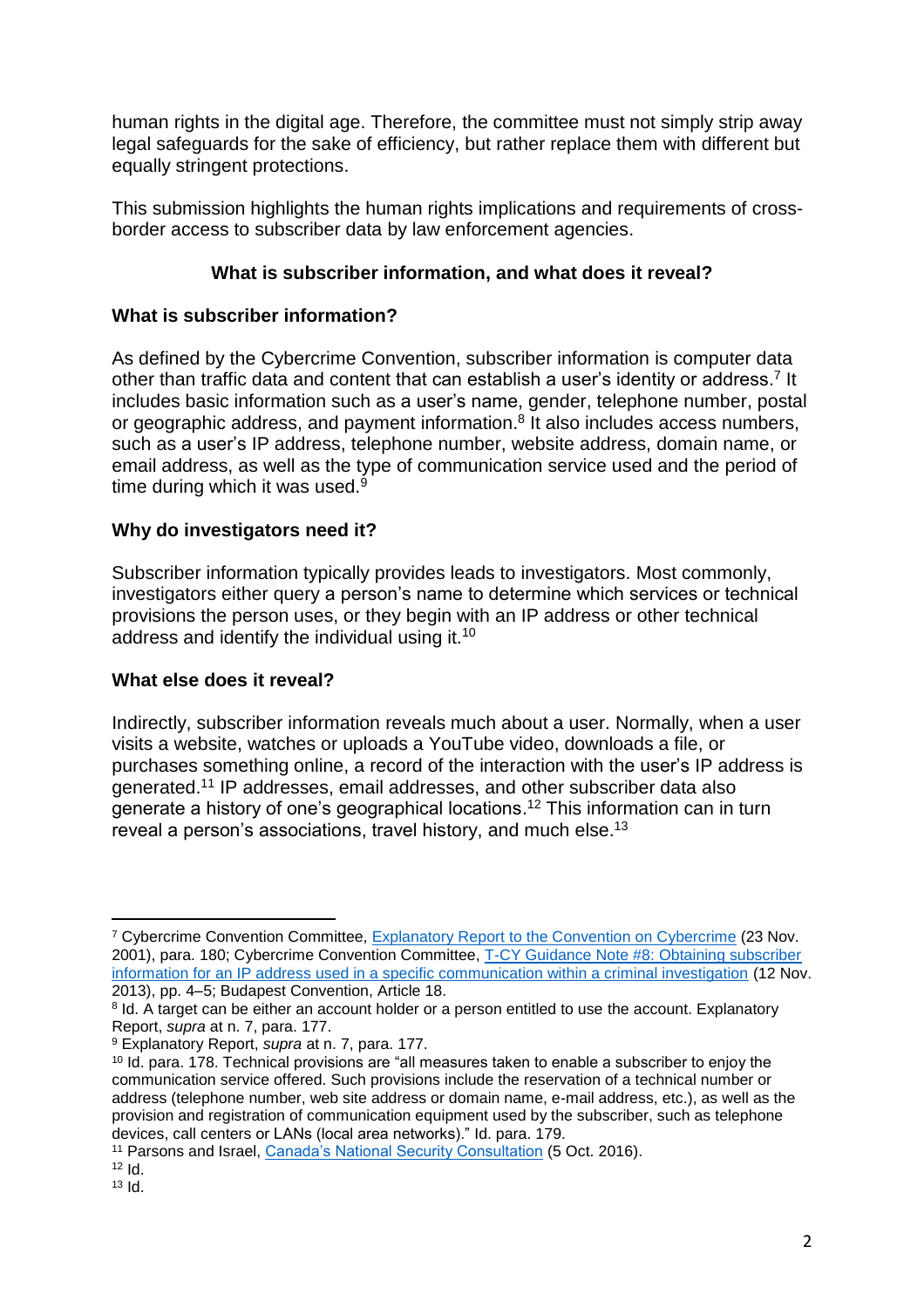# **Human rights implications**

Because of its potential to undermine the anonymity of web use, access to subscriber information can constitute an interference with fundamental rights. Anonymity facilitates the freedoms of association, expression, opinion, and access to information, and also helps to protect privacy and personal data. <sup>14</sup> Therefore subscriber information must be shielded from excessive government interference by sufficiently strong legal protections in cross-border requests.

# **Anonymity enables the enjoyment of human rights**

UN Special Rapporteur David Kaye devoted the first report of his mandate to the importance of anonymity for the exercise of the freedoms of expression and opinion:

Encryption and anonymity, separately or together, create a zone of privacy to protect opinion and belief. For instance, they enable private communications and can shield an opinion from outside scrutiny, particularly important in hostile political, social, religious and legal environments . . . . The ability to search the web, develop ideas and communicate securely may be the only way in which many can explore basic aspects of identity, such as one's gender, religion, ethnicity, national origin or sexuality. Artists rely on encryption and anonymity to safeguard and protect their right to expression, especially in situations where it is not only the State creating limitations but also society that does not tolerate unconventional opinions or expression . . . . Journalists, researchers, lawyers and civil society rely on encryption and anonymity to shield themselves (and their sources, clients and partners) from surveillance and harassment."<sup>15</sup>

In particular, anonymity is indispensable for one's ability to develop and hold an opinion. In contrast to the right to privacy and freedom of expression, the right to hold an opinion is absolute.<sup>16</sup> Whereas public authorities may interfere with the right to privacy and freedom of expression when balancing them against other societal concerns, no interference with the right to hold an opinion is permitted.<sup>17</sup> Because we now "hold opinions digitally," in the form of web browsing histories, cloud files, and the like, restrictions on anonymity must be subject to heightened scrutiny, as they may per se violate the right to hold an opinion.<sup>18</sup>

 $\overline{a}$ 

<sup>14</sup> [Delfi AS v. Estonia,](http://hudoc.echr.coe.int/eng?i=001-155105) App. 64569/09, European Court of Human Rights ("ECtHR"), Judgment, para. 147 ("Anonymity has long been a means of avoiding reprisals or unwanted attention. As such, it is capable of promoting the free flow of ideas and information in an important manner, including, notably, on the Internet."); Frank La Rue, [Report of the Special Rapporteur on the promotion and](https://www.ohchr.org/Documents/HRBodies/HRCouncil/RegularSession/Session23/A.HRC.23.40_EN.pdf)  [protection of the right to freedom of opinion and expression,](https://www.ohchr.org/Documents/HRBodies/HRCouncil/RegularSession/Session23/A.HRC.23.40_EN.pdf) UN Doc. A/HRC/23/40, para. 23 ("Anonymity of communications is one of the most important advances enabled by the Internet, and allows individuals to express themselves freely without fear of retribution or condemnation."). <sup>15</sup> Kaye, [Report of the Special Rapporteur on the promotion and protection of the right to freedom of](https://www.ohchr.org/EN/HRBodies/HRC/RegularSessions/Session29/Documents/A.HRC.29.32_AEV.doc)  [opinion and expression,](https://www.ohchr.org/EN/HRBodies/HRC/RegularSessions/Session29/Documents/A.HRC.29.32_AEV.doc) UN Doc. A/HRC/29/32 (22 May 2015), para. 12. See also Id. paras. 16, 17, and 21; La Rue, *supra* at n. 14, paras. 47–49.

<sup>&</sup>lt;sup>16</sup> International Covenant on Civil and Political Rights (ICCPR), Treaty Doc. No. 95-20 (16 Dec. 1966), Article 19(1) ("Everyone shall have the right to hold opinions without interference.").

<sup>17</sup> ICCPR, Article 19.

<sup>18</sup> Kaye, *supra* at n. 15, paras. 19–21.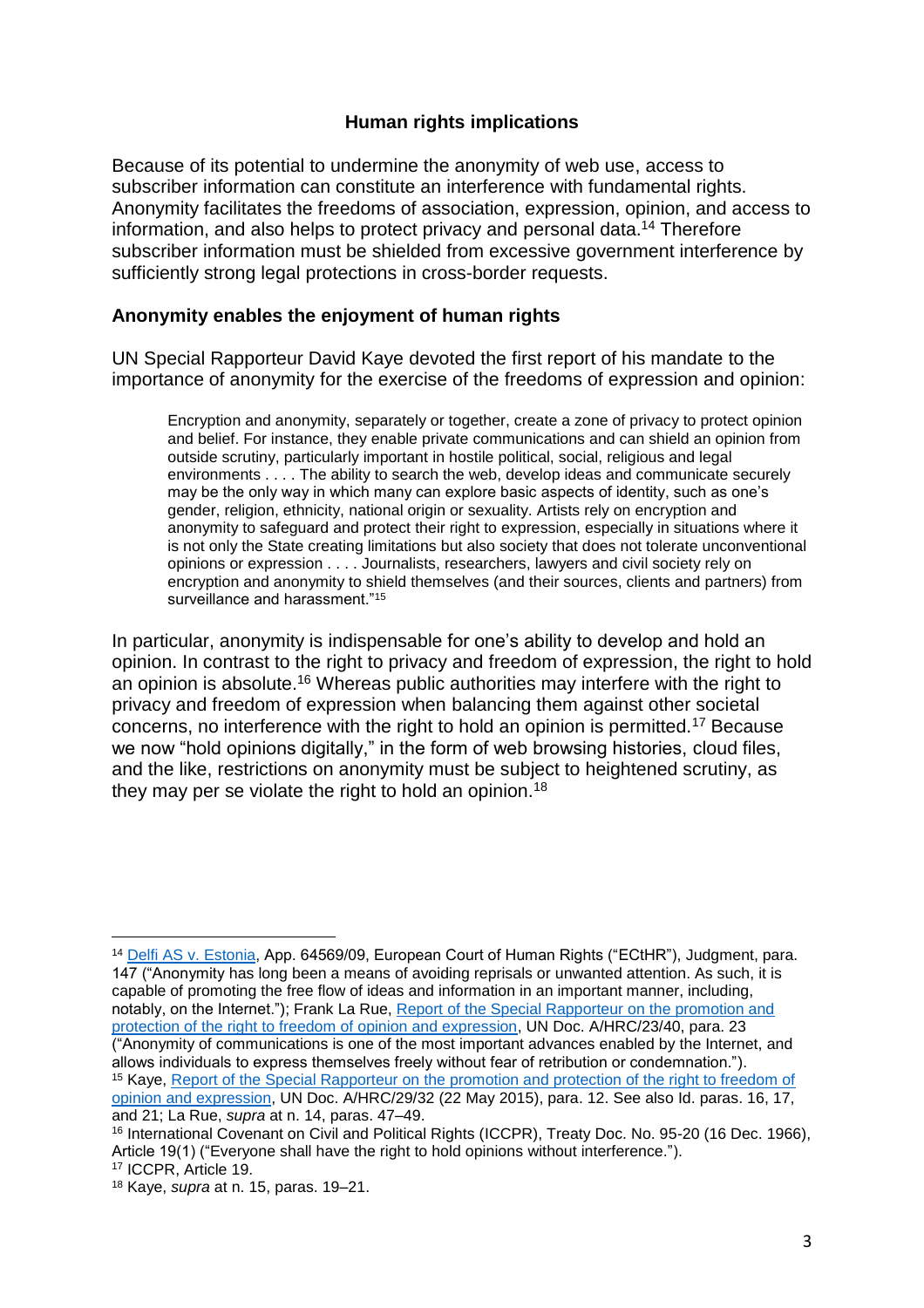# **Access to subscriber information undermines anonymity**

In a recent case, the Supreme Court of Canada noted the relationship between subscriber information, anonymity, and the right to privacy when deeming warrantless police access to subscriber data an unconstitutional search:

"[P]articularly important in the context of Internet usage is the understanding of privacy as anonymity. The identity of a person linked to their use of the Internet must be recognized as giving rise to a privacy interest beyond that inherent in the person's name, address and telephone number found in the subscriber information. Subscriber information, by tending to link particular kinds of information to identifiable individuals, may implicate privacy interests relating to an individual's identity as the source, possessor or user of that information. Some degree of anonymity is a feature of much Internet activity and depending on the totality of the circumstances, anonymity may be the foundation of a privacy interest that engages constitutional protection against unreasonable search and seizure."<sup>19</sup>

Similarly, the European Court of Human Rights (ECtHR) found that privacy rights were engaged by police access to subscriber information that revealed a user's identity.

"[W]hat would appear to be peripheral information sought by the police, namely the name and address of a subscriber, must in situations such as the present one be treated as inextricably connected to the relevant pre-existing content revealing data . . . . To hold otherwise would be to deny the necessary protection to information which might reveal a good deal about the online activity of an individual, including sensitive details of his or her interests, beliefs and intimate lifestyle."<sup>20</sup>

It further found that warrantless police access to subscriber data violated the applicant's right to privacy. Without independent authorization, oversight, and rules governing data retention, the statutory basis lacked sufficient safeguards against abuse. 21

Given the importance of subscriber information to anonymity, the protocol cannot simply remove all legal safeguards normally derived from MLA procedures by replicating US practices. Eliminated protections must be offset by new safeguards.

#### **Which legal protections should apply?**

#### **Human rights legal framework**

Interference with a fundamental right will violate that right if it is not accompanied by adequate legal protections aimed at preventing abuse.<sup>22</sup> An interference with privacy- and expression-related rights must serve a legitimate aim, be necessary to achieve that aim, proportionate to the aim, and accompanied by adequate safeguards and oversight.<sup>23</sup>

 $\overline{a}$ <sup>19</sup> [R. v. Spencer,](https://scc-csc.lexum.com/scc-csc/scc-csc/en/item/14233/index.do) 2014 SCC 43.

<sup>20</sup> Benedik [v. Slovenia,](http://hudoc.echr.coe.int/eng?i=001-182455) App. 62357/14, ECtHR, Judgment, paras. 109–10.

<sup>21</sup> Id. paras. 130–34.

<sup>&</sup>lt;sup>22</sup> Zakharov [v. Russia,](http://hudoc.echr.coe.int/eng?i=001-159324) App. 47143/06, ECtHR, Judgment, paras. 229-31.

<sup>23</sup> Kaye, *supra* at n. 15, paras. 29–35; Zakharov, paras. 227–34.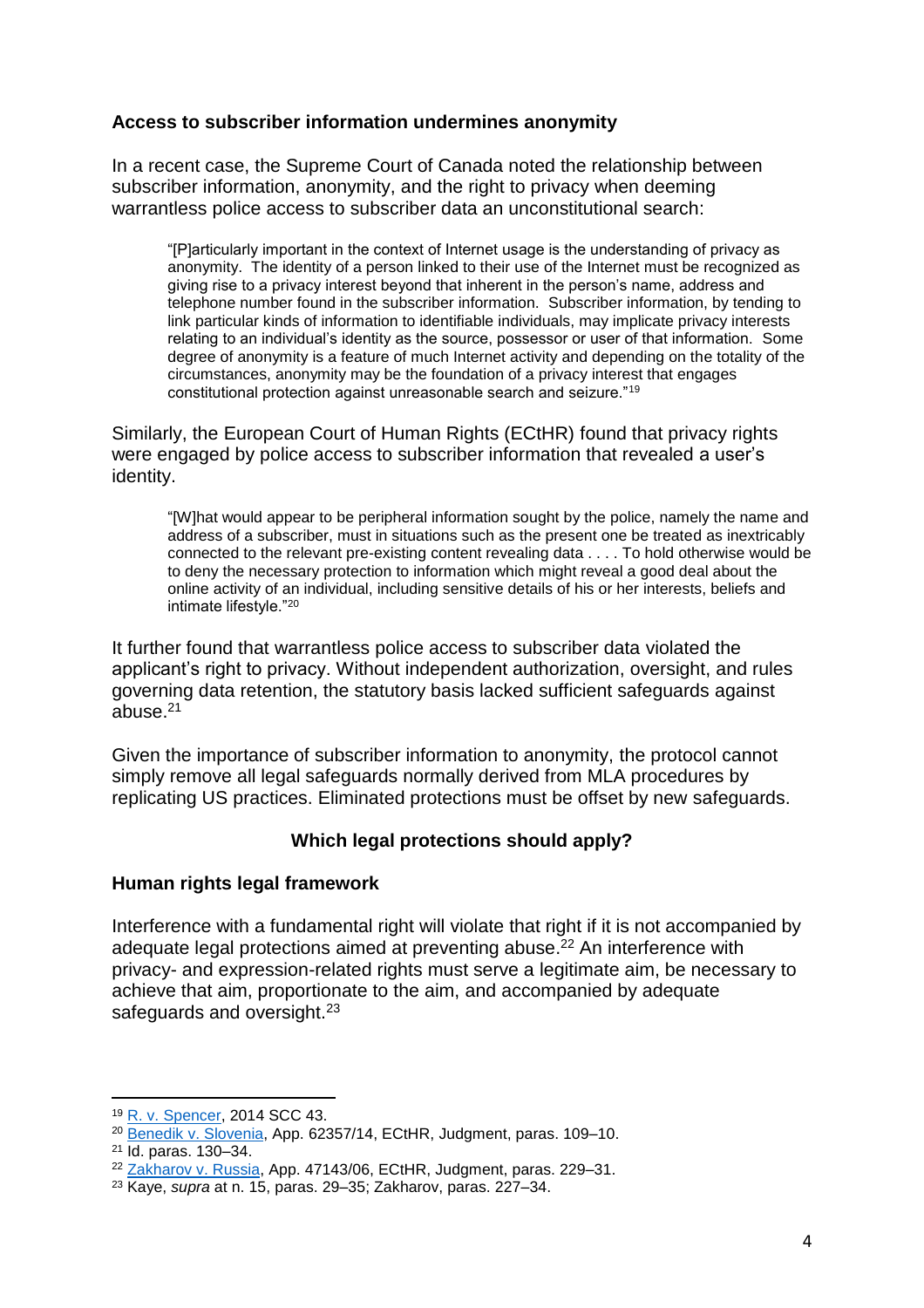The Budapest Convention lacks such protections. It does not require parties to provide legal protections specific to the investigation of cybercrime. Instead, it reiterates parties' obligations under general-purpose human rights treaties, such as the International Covenant on Civil and Political Rights (ICCPR) and European Convention on Human Rights (ECHR), and demands that domestic law provide some sort of protection pursuant to these obligations.<sup>24</sup> This is problematic, because states often fail to provide adequate legal protections in relation to data collection, despite these treaty obligations. <sup>25</sup> Therefore the protocol must include concrete safeguards specific to the exercise of enumerated powers, including direct access to subscriber data.

# **Oversight**

Oversight, which can take place before, during, or after data collection, is imperative. Prior judicial authorization is ideal, because it most effectively ensures independence, impartiality, and adherence to procedural safeguards.<sup>26</sup> Authorization by a body within the executive branch is acceptable only if it is sufficiently independent.<sup>27</sup> In the absence of judicial authorization, a stringent after-the-fact oversight process involving judges is necessary. <sup>28</sup> The involvement of technologists would also be valuable.

For example, in an older German case, the ECtHR found that authorization for surveillance by a minister was acceptable because it was complemented by sufficiently independent oversight.<sup>29</sup> The oversight scheme involved two bodies  $$ one parliamentary group that included members of the opposition party, and one composed of parliamentary appointees and headed by a person qualified to be a judge.<sup>30</sup> These bodies reviewed the minister's orders and had the power to cancel them. 31

Technologists should also play a key role in the oversight process. Members of parliament, bureaucrats, and judges often lack technical expertise, and consequently may not fully understand the extent and manner of personal data-related

 $\overline{a}$ <sup>24</sup> Budapest Convention, Article 15.

<sup>&</sup>lt;sup>25</sup> See, e.g., Joseph Cannataci, [Report of the Special Rapporteur on the right to privacy,](https://documents-dds-ny.un.org/doc/UNDOC/GEN/G16/262/26/PDF/G1626226.pdf?OpenElement) UN Doc. A/HRC/31/64 (24 Nov. 2016).

<sup>&</sup>lt;sup>26</sup> [Szabó and Vissy v. Hungary,](http://hudoc.echr.coe.int/eng?i=001-160020) App. 37138/14, ECtHR, Judgment, para. 77 ("The Court recalls that the rule of law implies, *inter alia*, that an interference by the executive authorities with an individual's rights should be subject to an effective control which should normally be assured by the judiciary, at least in the last resort, judicial control offering the best guarantees of independence, impartiality and a proper procedure. In a field where abuse is potentially so easy in individual cases and could have such harmful consequences for democratic society as a whole, it is in principle desirable to entrust supervisory control to a judge.").

<sup>&</sup>lt;sup>27</sup> Id. para. 77 ("As regards the authority competent to authorise the surveillance, authorising of telephone tapping by a non-judicial authority may be compatible with the Convention, provided that that authority is sufficiently independent from the executive . . . However, the political nature of the authorisation and supervision increases the risk of abusive measures." [citations omitted]).

<sup>28</sup> Id. para. 77 ("The *ex ante* authorisation of such a measure is not an absolute requirement *per se*, because where there is extensive *post factum* judicial oversight, this may counterbalance the shortcomings of the authorization.").

<sup>29</sup> [Weber and Saravia v. Germany,](http://hudoc.echr.coe.int/eng?i=001-76586) App. 54934/00, ECtHR, Decision, paras. 24–25 and 137.  $30$  Id.

<sup>31</sup> Id.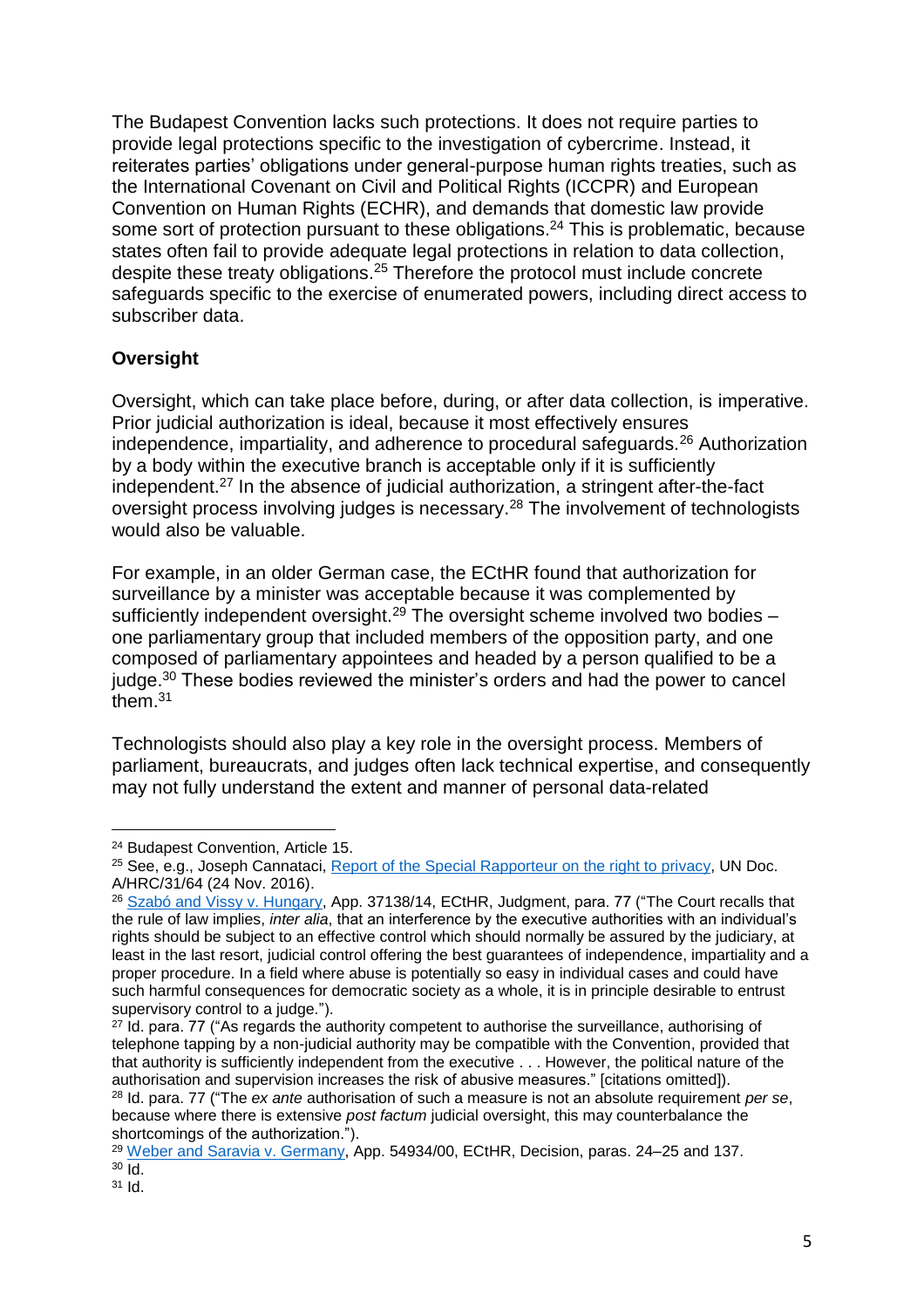interference. Governments have begun to recognize the value of technologists in oversight processes.<sup>32</sup>

# **Safeguards**

Rules governing access to personal data must include the following "minimum safeguards," or conditions for access: a clear description of offenses that may give rise to an order and the categories of people whose data may be collected, a time limit for collection, procedures required for examining, using, storing, deleting and destroying data, and precautions for sharing data with other parties.<sup>33</sup>

These safeguards ensure that the language used to authorize data collection is not "expressed in terms of an unfettered power." <sup>34</sup> It would be "contrary to the rule of law" if a statute did not "indicate the scope of any such discretion conferred on the competent authorities and the manner of its exercise with sufficient clarity to give the individual adequate protection against arbitrary interference."<sup>35</sup>

# Categories of people

Access to subscriber data should be conditioned upon individualized suspicion.<sup>36</sup> Without a sufficient factual basis for the suspicion of a targeted individual, a court cannot perform the required proportionality test.<sup>37</sup> Indiscriminate data collection or the targeting of overly broad categories of people constitutes a violation of subjects' privacy rights.<sup>38</sup>

The Budapest Convention's Explanatory Report states that this requirement is implied by the fact that data access takes place during a specific criminal investigation or proceeding.<sup>39</sup>

#### Nature of offenses

Offenses justifying a request for subscriber data must be clearly defined. The ECtHR has found ambiguous descriptions of offenses (e.g., "ecological security") incompatible with the ECHR. 40

l <sup>32</sup> For example, technologists have twice been nominated to the US Privacy and Civil Liberties Oversight Board. Zetter, [The President's NSA Advisory Board Finally Gets a Tech Expert,](https://www.wired.com/2016/02/the-presidents-nsa-advisory-board-finally-gets-a-tech-expert/) Wired (17 Feb. 2016); Kerry, [The White House PCLOB Nominations: A Pleasant Surprise,](https://www.lawfareblog.com/white-house-pclob-nominations-pleasant-surprise) Lawfare (14 March 2018).

<sup>33</sup> Weber and Saravia, para. 95. These rules have been applied in contemporary internet surveillance cases. See, e.g., Szabó and Vissy.

<sup>34</sup> Weber and Saravia, para. 94.

<sup>&</sup>lt;sup>35</sup> Id. (citations omitted).

<sup>&</sup>lt;sup>36</sup> See, e.g., Szabó and Vissy, para. 71; Zakharov, para. 260; [Tele2 Sverige AB v. PTS,](http://curia.europa.eu/juris/document/document.jsf?docid=186492&mode=lst&pageIndex=1&dir=&occ=first&part=1&text=&doclang=EN&cid=903870) C-203/15, Judgment, Court of Justice of the European Union, para. 119.

<sup>37</sup> Id.

<sup>38</sup> Zakharov, paras. 249, 263, 267. But see *[Centrum för Rättvisa v. Sweden](http://hudoc.echr.coe.int/eng?i=001-183863)*, App. 35252/08, ECtHR, Judgment, paras. 12, 111, 112, and 124 (Implying that individualized suspicion is not necessary in foreign intelligence surveillance operations).

<sup>39</sup> Explanatory Report, *supra* at n. 7, para. 182 ("As the powers and procedures in this Section are for the purpose of specific criminal investigations or proceedings (Article 14), production orders are to be used in individual cases concerning, usually, particular subscribers.").

<sup>40</sup> Zakharov, para. 248.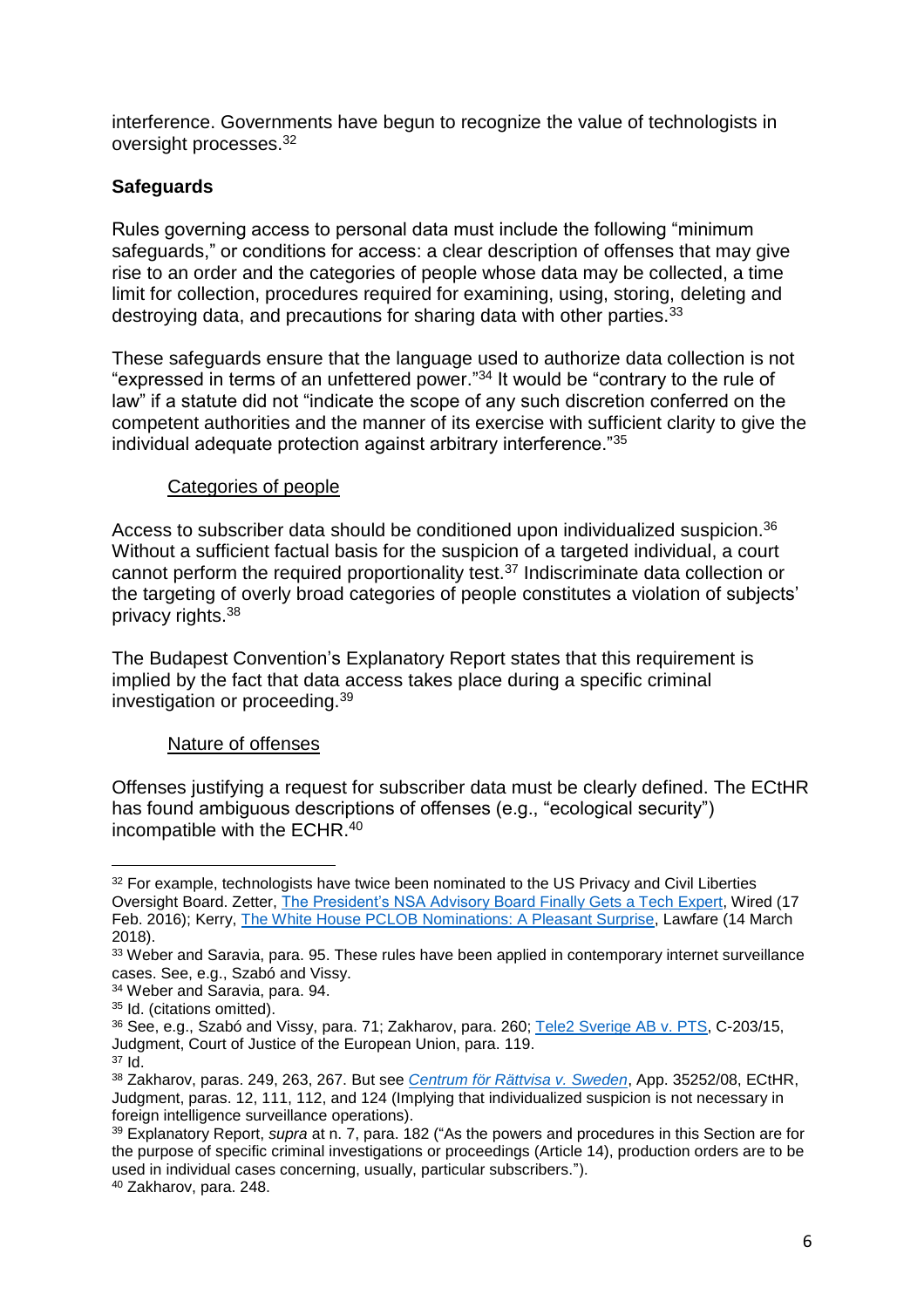# Procedures for examining, using, and storing data

It is also important to set a reasonable maximum time limit for data storage, along with clearly defined conditions for renewal or exceptions.<sup>41</sup> If time limits are not clearly specified, retention must be subject to periodic review, so that irrelevant data are deleted.<sup>42</sup>

# **Remedy**

As with any fundamental right, there must be a remedy available to individuals to challenge potential violations.<sup>43</sup> An individual whose data has been accessed should be notified as soon as this knowledge would not be detrimental to the investigation, so that he or she can seek a remedy if appropriate.<sup>44</sup> Remedies include, for example, an administrative court review of the lawfulness of the interference, a civil court action for damages, or an application to a constitutional court.<sup>45</sup> If access to a judicial remedy is contingent upon actual knowledge, but notification is not required, then the remedy is inadequate.<sup>46</sup>

# **Summary of required legal protections**

Legal protections must include:

- Stringent oversight involving the judiciary, whether prior or subsequent to authorization
- Individualized suspicion or a similar standard that precludes indiscriminate data collection
- Clear and detailed grounds for data access and procedures for their use
- A remedy for potential abuse
- Concrete hurdles to the abuse of data access powers, rather than mere "rubber stamps"

l <sup>41</sup> See, e.g., Weber and Saravia, para. 95 and 98–101; Benedik, para. 130. See also Article 29 Data Protection Working Party, Opinion on some key issues of the Law Enforcement Directive (EU [2016/680\)](http://ec.europa.eu/newsroom/just/document.cfm?doc_id=48804) (29 Nov. 2017), pp. 3–4.

 $42$  Article 29 Data Protection Working Party, supra, at pp. 3–4.

<sup>43</sup> ECHR, Article 13; ICCPR, Article 2.

<sup>44</sup> Zakharov, para. 287. Alternatively, if any individual is able to seek a remedy on the basis of mere suspicion that he or she is being surveilled, notification is not necessary. Kennedy [v. United Kingdom,](http://hudoc.echr.coe.int/eng?i=001-98473) App. 26839/05, ECtHR, Judgment, para. 167.

<sup>45</sup> [Klass v. Germany,](http://hudoc.echr.coe.int/eng?i=001-57510) App. 5029/71, ECtHR, Judgment, para 71-72.

<sup>46</sup> Zakharov, para. 298.